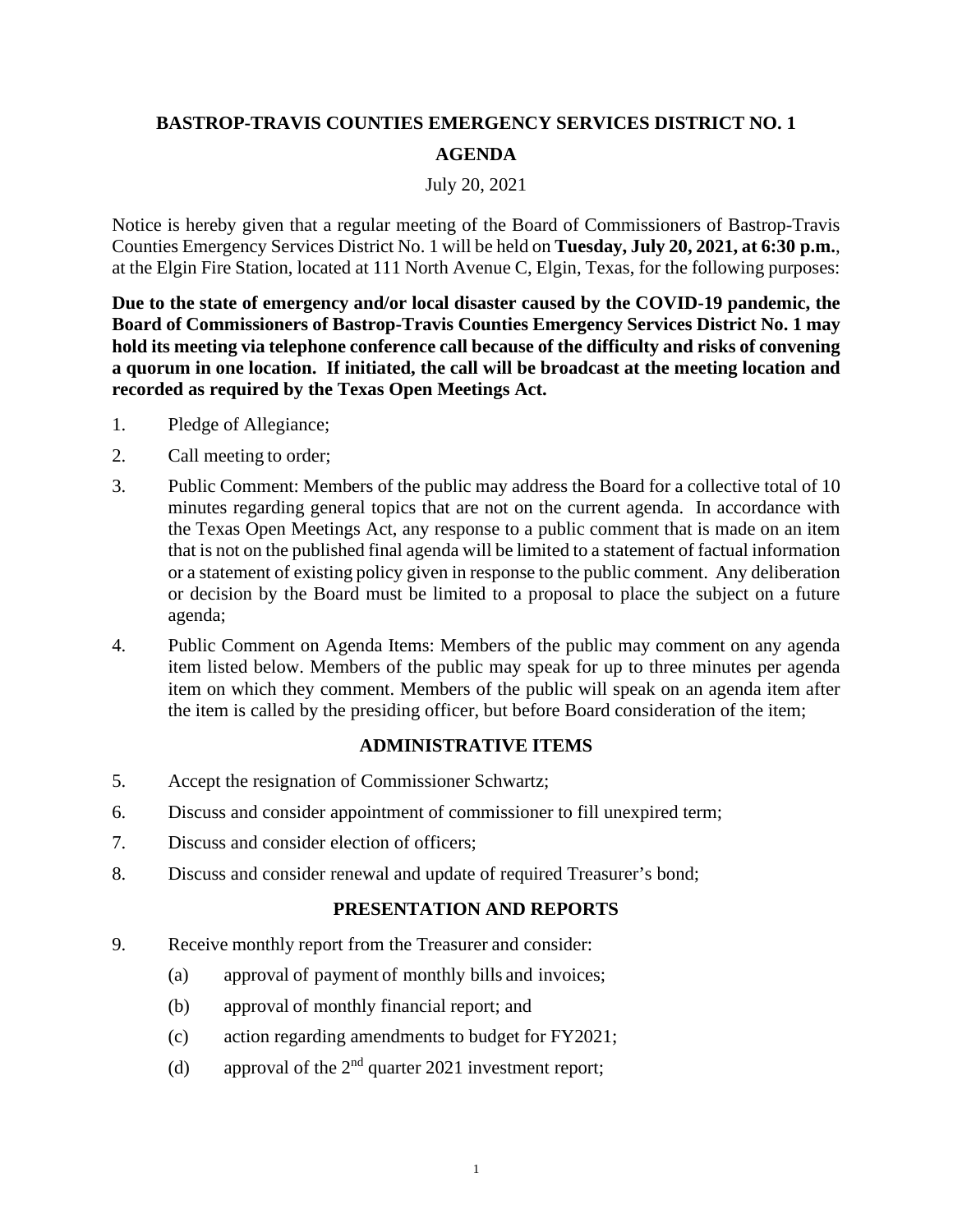- 10. Receive monthly report from Elgin Volunteer Fire Department regarding emergency operations, apparatus, response times, call volume, training, management activities and membership;
- 11. Receive monthly report from McDade Volunteer Fire Department regarding emergency operations, apparatus, response times, call volume, training, management activities and membership;
- 12. Receive monthly report from the First Responder Unit regarding emergency operations, response times, call volume, training, management activities and personnel issues;
- 13. Receive monthly commissioner activity reports;

### **DISCUSSION/ACTION ITEMS**

- 14. Discuss and consider approval of minutes for the June 15, 2021 regular meeting and June 21, 2021 special meeting;
- 15. Discuss and consider approval of a training course agreement for first responders;
- 16. Discuss and consider service provider agreement with the Elgin Fire Department;
- 17. Discuss and consider budgets provided by Departments and First Responders' Unit;
- 18. Discuss and consider setting additional budget workshop meeting dates;
- 19. Discuss and consider sale and replacement of Elgin Fire Department trucks;
- 20. Discuss and consider hiring a District fire chief;
- 21. Discuss and consider adopting a Fire Code;
- 22. Discuss and consider hiring a Fire Marshal;
- 23. Discuss and consider repair and maintenance of the District's facilities and equipment; and
- 24. Discuss agenda items, time, and date for next meeting.

\*\*\*\*\*\*\*\*\*\*\*\*\*\*\*\*\*\*\*\*\*\*\*\*\*\*\*\*\*\*\*\*\*\*\*\*\*\*\*\*\*\*\*\*\*\*\*\*\*\*\*\*\*\*\*\*\*\*\*\*\*\*\*\*\*\*\*\*\*\*\*\*\*\*\*\*\*\*

A packet containing all supportive documentation for this agenda is available for inspection at The Carlton Law Firm, P.L.L.C., 4301 Westbank Drive, Suite B-130, Austin, Texas between the hours of 9:00 a.m. and 5:00 p.m. Monday through Friday and at the District Office located at 108 West First, Elgin, Texas between the hours of 9:00 a.m. and 12:00 p.m. on Tuesdays and Thursdays.

treng =

Larry Foehner, Secretary, **Bastrop-Travis Counties Emergency** Services District No. 1 \*\*\*\*\*\*\*\*\*\*\*\*\*\*\*\*\*\*\*\*\*\*\*\*\*\*\*\*\*\*\*\*\*\*\*\*\*\*\*\*\*\*\*\*\*\*\*\*\*\*\*\*\*\*\*\*\*\*\*\*\*\*\*\*\*\*\*\*\*\*\*\*\*\*\*\*\*\*

Bastrop-Travis Counties Emergency Services District No. 1 is committed to compliance with the Americans with Disabilities Act. Reasonable modifications and equal access to communications will be provided upon request. Please call Melba Skubiata, Administrator for Bastrop-Travis Counties Emergency Services District No. 1, at 512-229-3020 for information. Hearing impaired or speech disabled persons equipped with telecommunication devices for the deaf may utilize the statewide Relay Texas Program by dialing 7-1-1 or 1-800-735-2988.